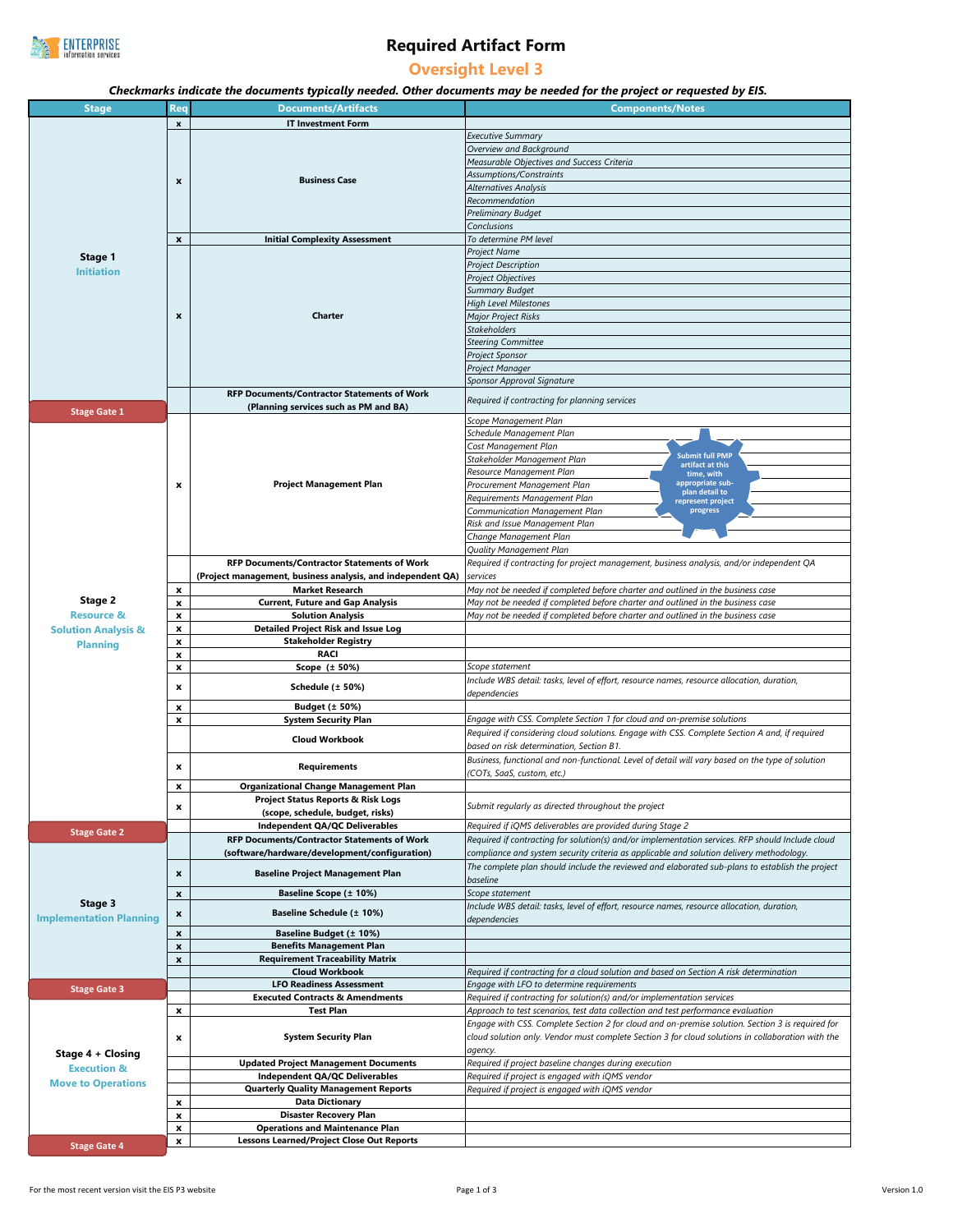

# **Required Artifact Form**

### **Oversight Level 2**

*Checkmarks indicate the documents typically needed. Other documents may be needed for the project or requested by EIS.* 

| <b>Stage</b>                   | Rea                       | <b>Documents/Artifacts</b>                       | <b>Components/Notes</b>                                                                           |
|--------------------------------|---------------------------|--------------------------------------------------|---------------------------------------------------------------------------------------------------|
|                                | $\pmb{\chi}$              | <b>IT Investment Form</b>                        |                                                                                                   |
|                                |                           | <b>Business Case</b>                             | <b>Executive Summary</b>                                                                          |
|                                |                           |                                                  | Overview and Background                                                                           |
|                                | x                         |                                                  | Measurable Objectives and Success Criteria                                                        |
|                                |                           |                                                  | <b>Assumptions/Constraints</b>                                                                    |
|                                |                           |                                                  | <b>Alternatives Analysis</b>                                                                      |
|                                |                           |                                                  |                                                                                                   |
|                                |                           |                                                  | Recommendation                                                                                    |
|                                |                           |                                                  | <b>Preliminary Budget</b>                                                                         |
|                                |                           |                                                  | Conclusions                                                                                       |
|                                | $\pmb{\chi}$              | <b>Initial Complexity Assessment</b>             | To determine PM level                                                                             |
|                                |                           |                                                  | Project Name                                                                                      |
| Stage 1                        | $\pmb{\mathsf{x}}$        | Charter                                          | <b>Project Description</b>                                                                        |
| <b>Initiation</b>              |                           |                                                  | <b>Project Objectives</b>                                                                         |
|                                |                           |                                                  | <b>Summary Budget</b>                                                                             |
|                                |                           |                                                  | <b>High Level Milestones</b>                                                                      |
|                                |                           |                                                  |                                                                                                   |
|                                |                           |                                                  | <b>Major Project Risks</b>                                                                        |
|                                |                           |                                                  | <b>Stakeholders</b>                                                                               |
|                                |                           |                                                  | <b>Steering Committee</b>                                                                         |
|                                |                           |                                                  | Project Sponsor                                                                                   |
|                                |                           |                                                  | Project Manager                                                                                   |
|                                |                           |                                                  | Sponsor Approval Signature                                                                        |
|                                |                           | RFP Documents/Contractor Statements of Work      |                                                                                                   |
|                                |                           | (Planning services such as PM and BA)            | Required if contracting for planning services                                                     |
| <b>Stage Gate 1</b>            | $\pmb{\mathsf{x}}$        | <b>Market Research</b>                           | May not be needed if completed before charter and outlined in the business case                   |
|                                | $\pmb{\mathsf{x}}$        | <b>Current, Future and Gap Analysis</b>          | May not be needed if completed before charter and outlined in the business case                   |
|                                | $\pmb{\mathsf{x}}$        | <b>Solution Analysis</b>                         | May not be needed if completed before charter and outlined in the business case                   |
|                                | $\pmb{\mathsf{x}}$        | <b>Detailed Project Risk and Issue Log</b>       |                                                                                                   |
|                                | $\pmb{\mathsf{x}}$        | <b>Stakeholder Registry</b>                      |                                                                                                   |
|                                | $\pmb{\mathsf{x}}$        | RACI                                             |                                                                                                   |
|                                |                           |                                                  | Engage with CSS. Complete Section 1 for cloud and on-premise solutions                            |
|                                |                           | <b>System Security Plan</b>                      | Business, functional and non-functional. Level of detail will vary based on the type of solution  |
|                                | x                         | Requirements                                     | (COTs, SaaS, custom, etc.)                                                                        |
|                                |                           |                                                  |                                                                                                   |
|                                |                           | <b>Organizational Change Management Plan</b>     |                                                                                                   |
|                                | x                         | Project Status Reports & Risk Logs               | Submit regularly as directed throughout the project                                               |
|                                |                           | (scope, schedule, budget, risks)                 |                                                                                                   |
|                                |                           | RFQ/RFP Documents/Contractor Statements of Work  | Required if contracting for solution(s) and/or services. Solution RFP should Include cloud        |
|                                |                           | (software/hardware/development/configuration)    | compliance and system security criteria as applicable and solution delivery methodology.          |
|                                |                           | <b>Baseline Project Management Plan</b>          | Scope Management Plan                                                                             |
| Stage 2 + Stage 3              | $\pmb{\mathsf{x}}$        |                                                  | Schedule Management Plan                                                                          |
| <b>Solution Analysis &amp;</b> |                           |                                                  | Cost Management Plan                                                                              |
| <b>Planning</b>                |                           |                                                  | Stakeholder Management Plan                                                                       |
|                                |                           |                                                  | Resource Management Plan                                                                          |
| <b>Implementation Planning</b> |                           |                                                  | Procurement Management Plan                                                                       |
|                                |                           |                                                  | Requirements Management Plan                                                                      |
|                                |                           |                                                  | Communication Management Plan                                                                     |
|                                |                           |                                                  | Risk and Issue Management Plan                                                                    |
|                                |                           |                                                  | Change Management Plan                                                                            |
|                                |                           |                                                  | Quality Management Plan                                                                           |
|                                | x                         | Baseline Scope (± 10%)                           | Scope statement                                                                                   |
|                                |                           |                                                  | Include WBS detail: tasks, level of effort, resource names, resource allocation, duration,        |
|                                | x                         | Baseline Schedule (± 10%)                        | dependencies                                                                                      |
|                                | x                         | Baseline Budget (± 10%)                          |                                                                                                   |
|                                | $\boldsymbol{\mathsf{x}}$ | <b>Benefits Management Plan</b>                  |                                                                                                   |
|                                | x                         | <b>Requirement Traceability Matrix</b>           |                                                                                                   |
|                                |                           |                                                  | Required if contracting for a cloud solution. Section A and B1 (if required based on risk         |
|                                |                           |                                                  |                                                                                                   |
|                                |                           | <b>Cloud Workbook</b>                            | determination) must be completed prior to procuring a solution if cloud solutions are under       |
|                                |                           |                                                  | consideration. Section B2 (if required based on risk determination) must be completed prior to    |
| <b>Stage Gate 3</b>            |                           |                                                  | contract execution.                                                                               |
|                                |                           | <b>Executed Contracts &amp; Amendments</b>       | Required if contracting for solution(s) and/or implementation services                            |
| Stage 4 + Closing              |                           | <b>Test Plan</b>                                 | Approach to test scenarios, test data collection and test performance evaluation                  |
|                                |                           |                                                  | Engage with CSS. Complete Section 2 for cloud and on-premise solution. Section 3 is required for  |
|                                | x                         | <b>System Security Plan</b>                      | cloud solution only. Vendor must complete Section 3 for cloud solutions in collaboration with the |
|                                |                           |                                                  | agency.                                                                                           |
| <b>Execution &amp; Move to</b> |                           | <b>Updated Project Management Documents</b>      | Required if project baseline changes during execution                                             |
|                                |                           | <b>Independent QA/QC Deliverables</b>            | Required if project is engaged with iQMS vendor                                                   |
| <b>Operations</b>              |                           | <b>Quarterly Quality Management Reports</b>      | Required if project is engaged with iQMS vendor                                                   |
|                                | $\pmb{\mathsf{x}}$        | <b>Data Dictionary</b>                           |                                                                                                   |
|                                |                           | <b>Disaster Recovery Plan</b>                    |                                                                                                   |
|                                | $\pmb{\mathsf{x}}$        | <b>Operations and Maintenance Plan</b>           |                                                                                                   |
|                                | $\boldsymbol{\mathsf{x}}$ | <b>Lessons Learned/Project Close Out Reports</b> |                                                                                                   |
|                                |                           |                                                  |                                                                                                   |